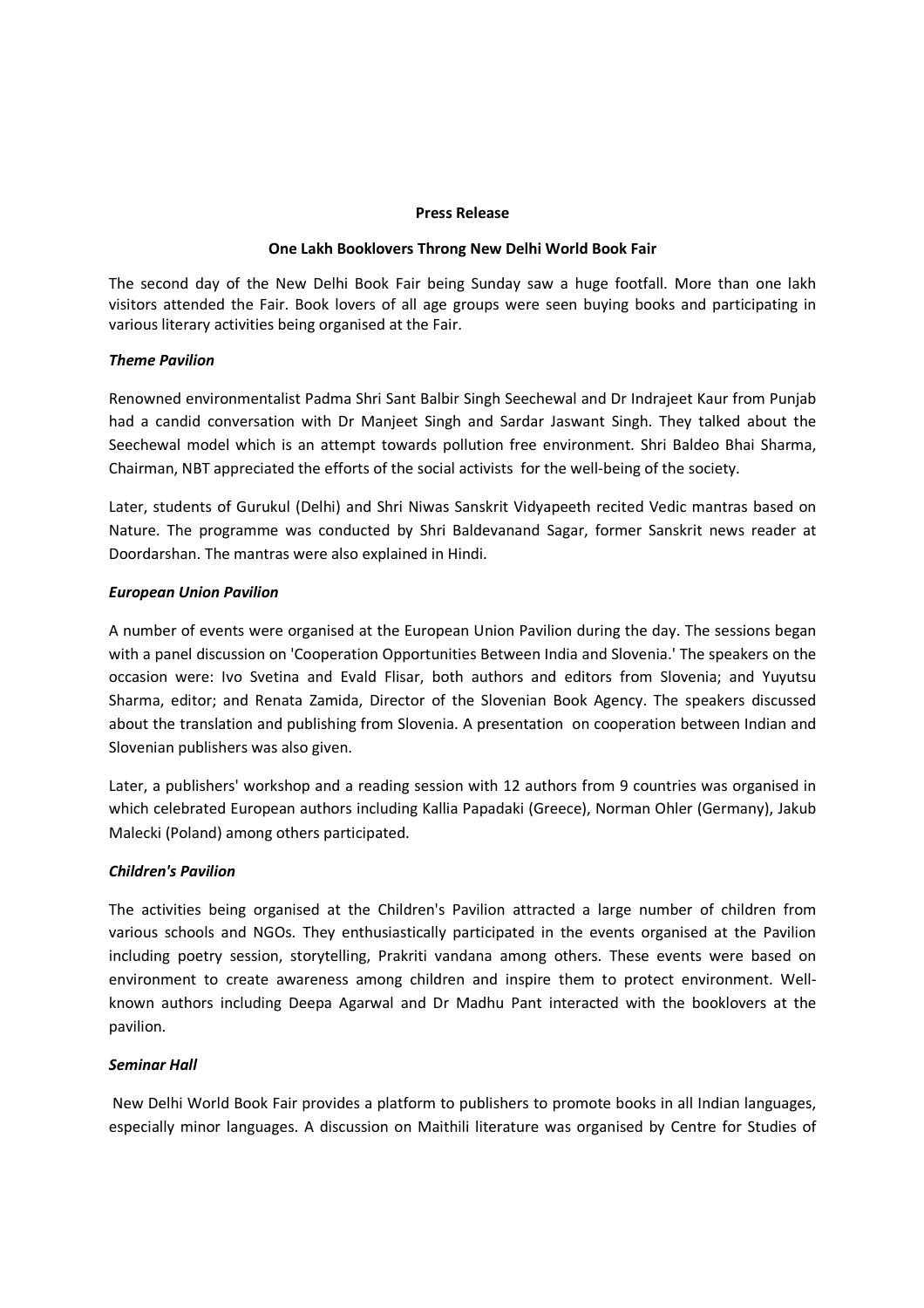Traditions and Systems in association with Maithili Bhojpuri Akademi at Seminar Hall. During the programme, a book titled *Nirgun* authored by Usha Kiran Khan was released. Shri Nachiketa and Ms Swati Paul were the speakers on the occasion. They discussed about the Maithili literature in contemporary times. They also discussed about the writings of Ms Usha Kiran Khan and her contribution in promoting Maithili literature. An exhibition on Maithili paintings was also put up.

## *Lekhak Manch*

A book release function was organised by Udbhav at Lekhak Manch. The book titled *Mann Wahin Khada Raha*, authored by Rajeev Jaiswal was released. The guests on the occasion were: Shri B L Gaur, Shri Shiv Sachdeva, Shri Shailendra Shail and Ms Alka Singh. Later, a poets' meet was also organised on this occasion. Well-known authors including Ms Taruna Mishra, Ms Kanchan Sharma, Shri Ravi Kumar Sharma, Ms Sushma Gupta, Dr Veena Mittal among others rendered some of their best works.

## *Sahitya Manch*

 Neel Narayan Prakashan organised a panel discussion on the culture of reading was at Sahitya Manch. The speakers on the occasion were Shri Swaran Singh Jaggi, CEO & MD of Wyn Technology Pvt. Ltd., Shri Ram Sharan Gaur, Chairman, Delhi Public Library and Shri Deepankar Sinha. Shri Jaggi was of the view that in recent times, people gather knowledge through various audio-video sources. But this information is incomplete and for correct information one should rely on books.

The book *Advani Ke Sath 32 Saal*, authored by Vishwambhar Shrivastav was also released at the Sahitya Manch.

# **CEOSPeak: A Forum for Publishers**

Terming the World Book Fair a festival, **Dr. Satya Pal Singh,** Minister of State for Human Resource Development (Higher Education), Government of India insisted everyone to celebrate this festival of literature. He was speaking at the CEOSpeak over Chairman's Breakfast jointly organised by FICCI and National Book Trust, India, Government of India.

Highlighting the need of taking forward the message of spirituality and harmony, he appealed the publishers to promote and come out with more Vedic literature and also focus on spiritual books.

While discouraging plagiarism in the publishing sector, the Minister said that the government is taking effective measures to curb the menace.

Dr. Singh applauded FICCI and National Book Trust India for creating a forum like CEOSpeak where exchange of ideas and knowledge can take place.

**H.E. Mr. Tomasz Kozlowski,** Ambassador, Delegation of European Union to India highlighted the rich cultural and literary tradition that both, Europeans and Indian nurture and said "It is clear that interest